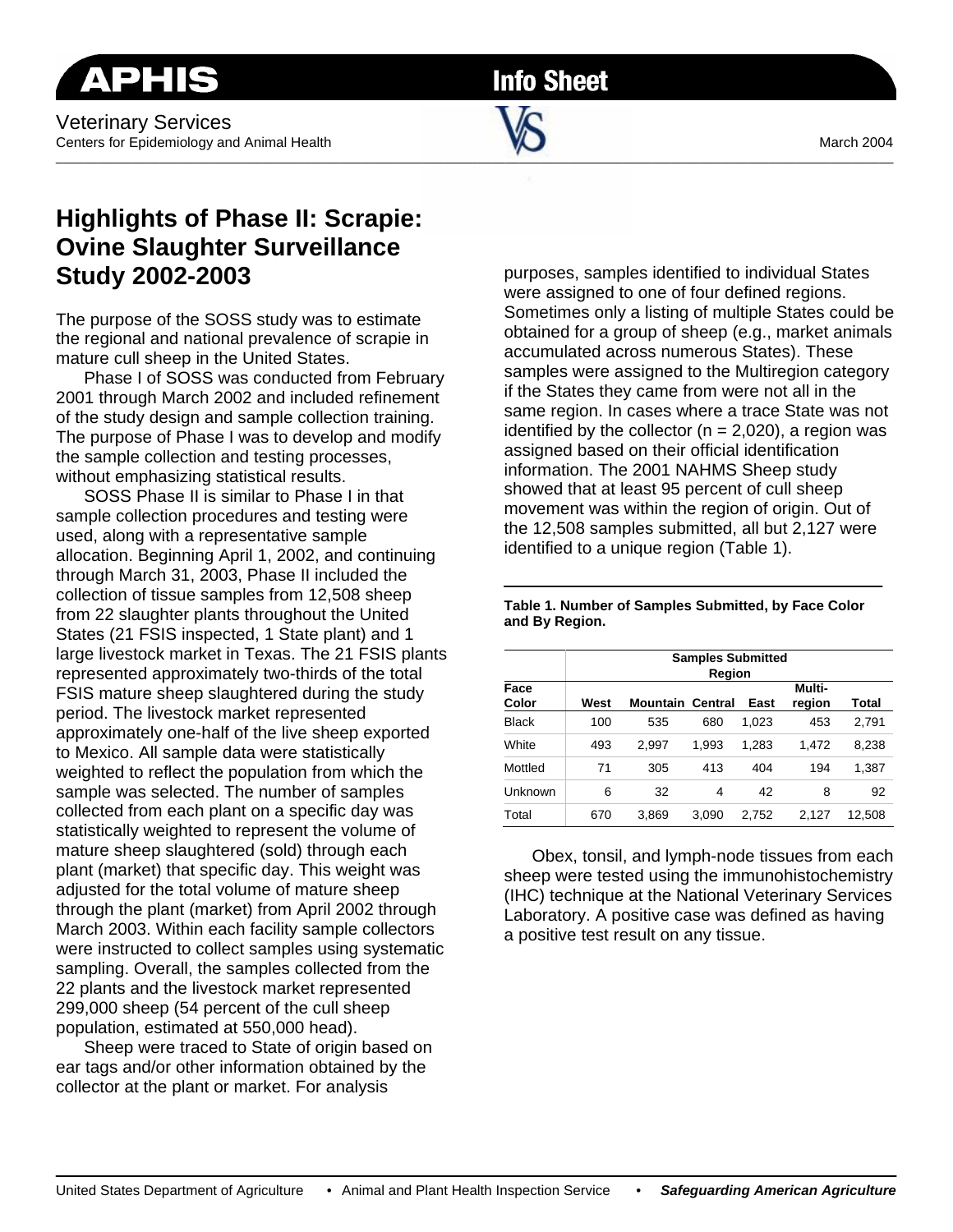Prior to the SOSS study, the estimated prevalence of scrapie in the United States was 0.07 NAHMS Sheep '96 study). However, the Sheep '96 producers who reported the presence of suspected study cannot be directly compared to the Sheep '96 percent (based on unpublished data from the estimate was based on a mail-in survey of or confirmed cases of scrapie in their flock over a period of 5 years, including lambs and mature sheep. The flock estimate was then expanded based on flock size to generate the animal-leve l prevalence estimate. The results of the SOSS prevalence estimate because of differences in study design, reference population, and data collection methods.

The following highlights were excerpted from Pha se II: Scrapie: Ovine Slaughter Surveillance Study 2002-2003.

## **Prevalence estimates**

Of the 12,508 mature sheep sampled, valid (at obtained from 12,491 (99.9 percent). A positive 0.20 prevalence of scrapie in mature sheep is West region due to the low number of samples . samples collected in the West region (Figure 1) • least one testable tissue) test results were result was recorded for any animal that tested positive by IHC on **one or more of the tissues sampled.** The overall weighted national percent. Estimates could not be made in the obtained. However, national estimates include

Figure 1. Percent of Sheep that Tested Positive for Scrapie, by Region\* West Mountain Central East



West region are included in the National estimates but are not listed individually

Three tissue types (obex, tonsil, and retropharyngeal lymph node) were collected expected, each tissue type differed slightly in positive results; however, the prevalence was • from each sheep head for IHC testing. As the number tested as well as the number of similar for the three tissue types (Figure 2).





Scrapie prevalence (one or more tissue samples tested positive) was highest in blackdetermined on these animals and they were not • faced sheep (0.84 percent). White-faced sheep were far less likely to test positive for scrapie (less than 0.01 percent). Some animals were presented for sample collection with the skin removed. Therefore, face color could not be included in these estimates (Figure 3).